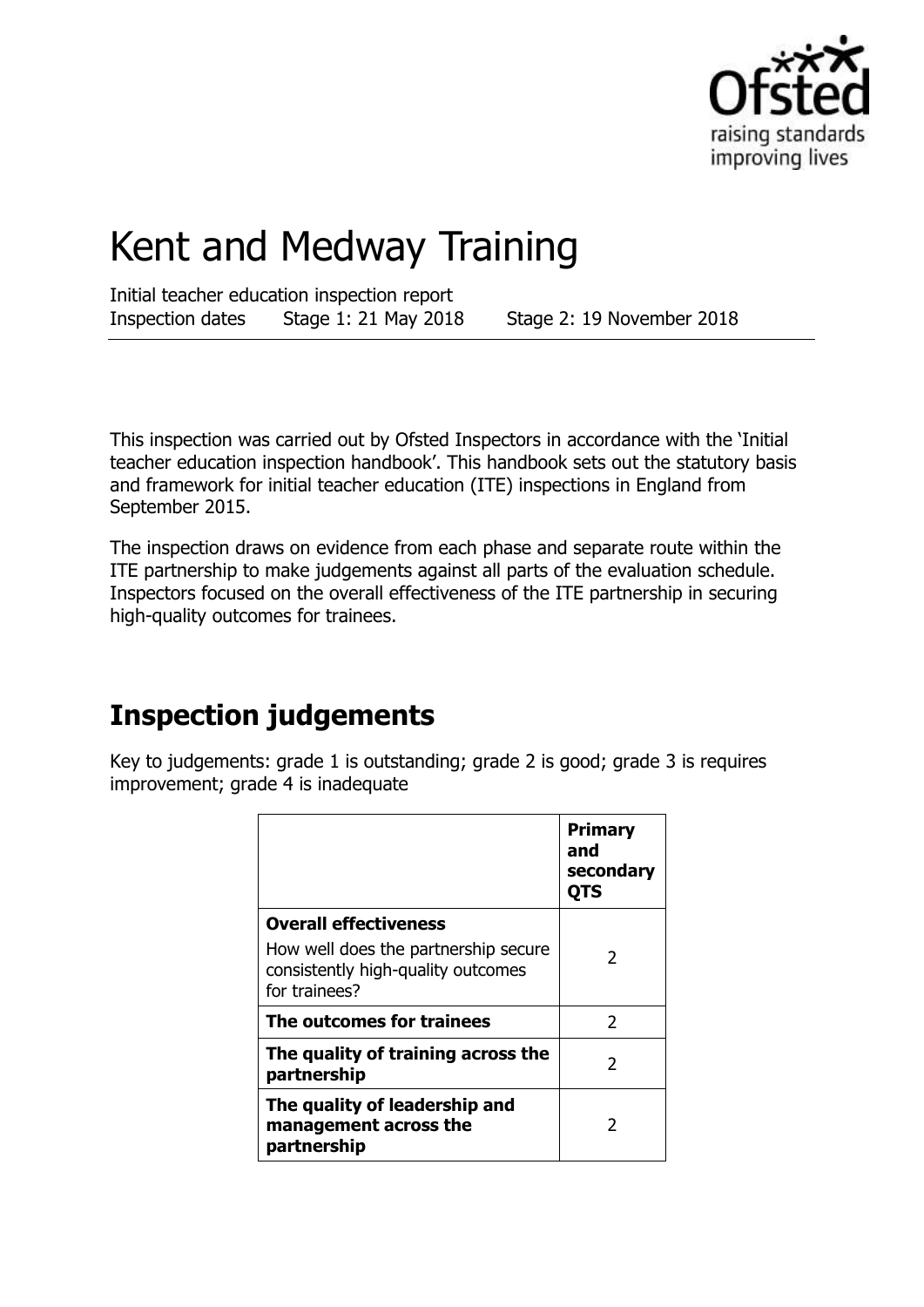

## **Primary and secondary routes**

## **Information about this ITE partnership**

- Kent and Medway Training is a school-centred initial teacher training (SCITT) provider for graduates. Trainees who successfully complete their training are recommended for qualified teacher status (QTS) and may also gain a postgraduate certificate of education from the University of Brighton or Leeds Beckett University.
- Kent and Medway Training was established in September 2002 as a result of a merger between two Dartford-based SCITTs. It offers School Direct salaried and non-salaried training routes for primary and secondary trainees. Secondary trainees in 2017/18 specialised in English, mathematics, biology, chemistry, physics, art, business, computing, dance, technology, drama, economics, geography, history, modern foreign languages, psychology, physical education or religious education.
- The SCITT is based at Leigh Academy in Dartford. The partnership works in close collaboration with 31 primary and 41 secondary schools across Kent and Medway. Both local authorities operate selective school systems, so the provider works with a range of schools, including single sex, mixed sex, comprehensive and grammar schools. Training schools are grouped together in regional hubs based in Dartford, Medway and West Kent.
- At the time of stage 1 of the inspection, there were 34 primary trainees and 88 secondary trainees. In September 2018, 41 primary trainees and 123 secondary trainees began their training. The partnership was previously inspected in April 2012 and found to be good overall.

### **Information about the primary and secondary ITE inspection**

- $\blacksquare$  During stage 1 of the inspection, inspectors observed the teaching of 18 trainees, in 11 schools. At stage 2, inspectors observed the teaching of 20 newly qualified teachers (NQTs) in 11 schools. Seven trainees were observed at both stages of the inspection. Inspectors conducted the majority of observations jointly with school staff at both stages of the inspection.
- **Inspectors also met with the director of ITT, the primary director and the hub** directors as well as the education improvement officer, professional tutors, lead mentors, mentors and headteachers at both stages of the inspection. Inspectors took account of 65 responses to Ofsted's trainee online questionnaire, which trainees completed between May and July 2018.
- At both stages of the inspection, inspectors evaluated a range of evidence, including improvement plans, self-evaluation, training documents, trainees' files and transition documents, as well as information on the attainment and progress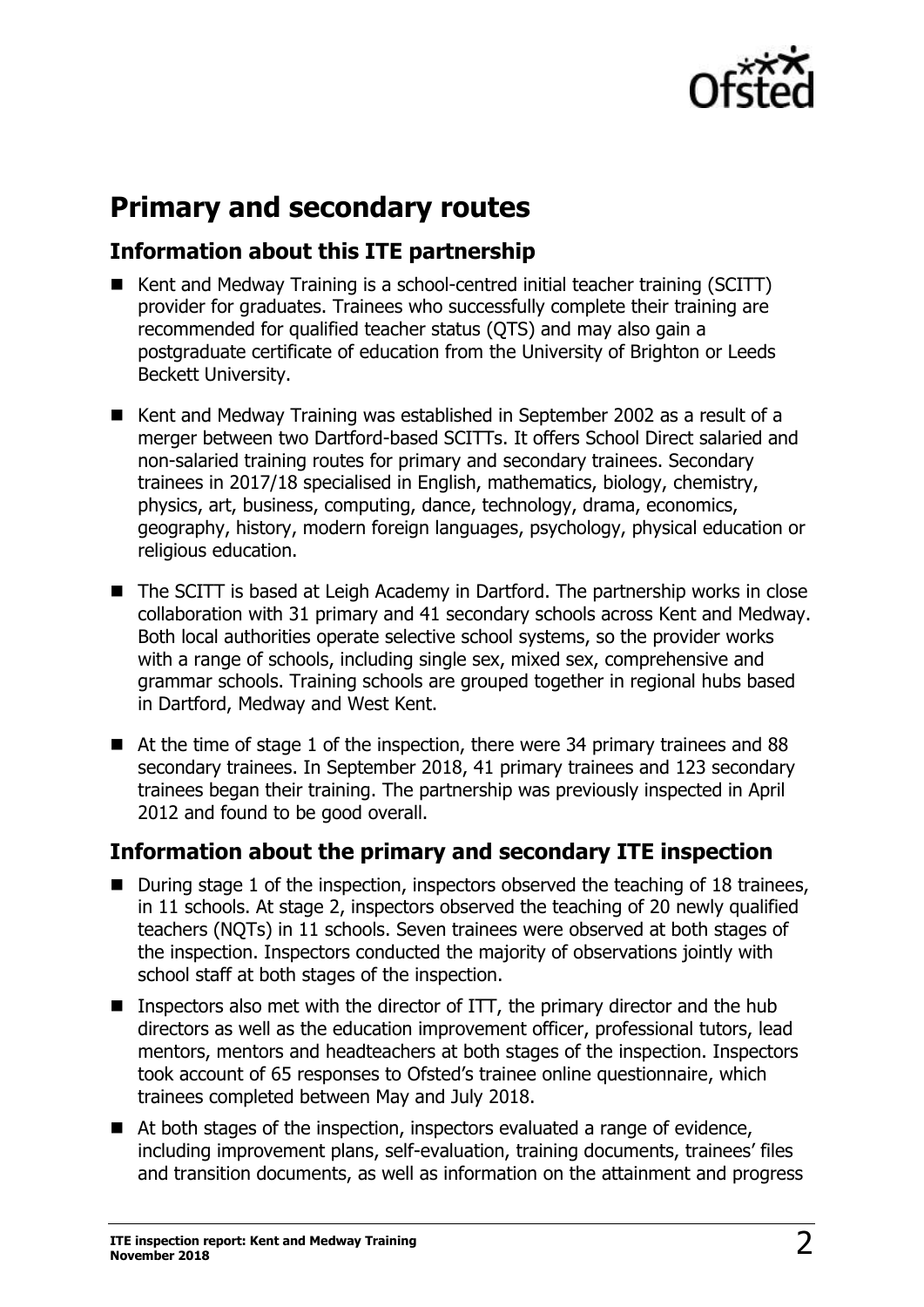

of trainees. They considered employment and completion rates from 2014 onwards.

## **Inspection team**

Paul Metcalf OI, lead inspector Wayne Stallard OI, assistant lead inspector Caroline Walshe OI, team inspector (stage 1) Suzanne Bzikot OI, team inspector (stage 2)

## **Overall effectiveness <b>Grade:** 2

## **Key strengths of the primary and secondary partnership**

- Leaders, in close cooperation with the hub schools, work very hard to attract quality trainees. Selection processes are thorough and demanding. Employment rates are above sector averages, with the majority of trainees staying on in partnership schools.
- Trainees and NOTs have strong subject knowledge. They demonstrate positive attitudes and contribute considerably to the wider life of the school. They are skilled at developing purposeful and productive working relationships in the classroom and across the school community.
- Trainees and NQTs are committed, reflective, resilient and determined to be the best they can. They are confident in implementing effective behaviour management strategies and ensuring that the pupils they teach have positive attitudes to their learning.
- Schools and mentors ensure that trainees receive strong support throughout their training year. Mentors are determined and committed to ensuring that trainees develop to the best of their potential. The programme is tailored so that trainees benefit from a wide range of professional and subject-focused support.
- Training takes good account of trainees' starting points. Centre-based and schoolbased training is personalised and makes extensive use of effective teachers from partnership schools. Trainees' attainment across all the teachers' standards is tracked; the provider's judgements of outcomes are accurate.
- The quality of care, concern and support which the partnership offers for trainees' welfare, health and well-being is a particular strength. This enables trainees to complete their training successfully, and many go on to take up management positions. Centre-based staff's support for partner schools, trainees and NQTs was widely acknowledged.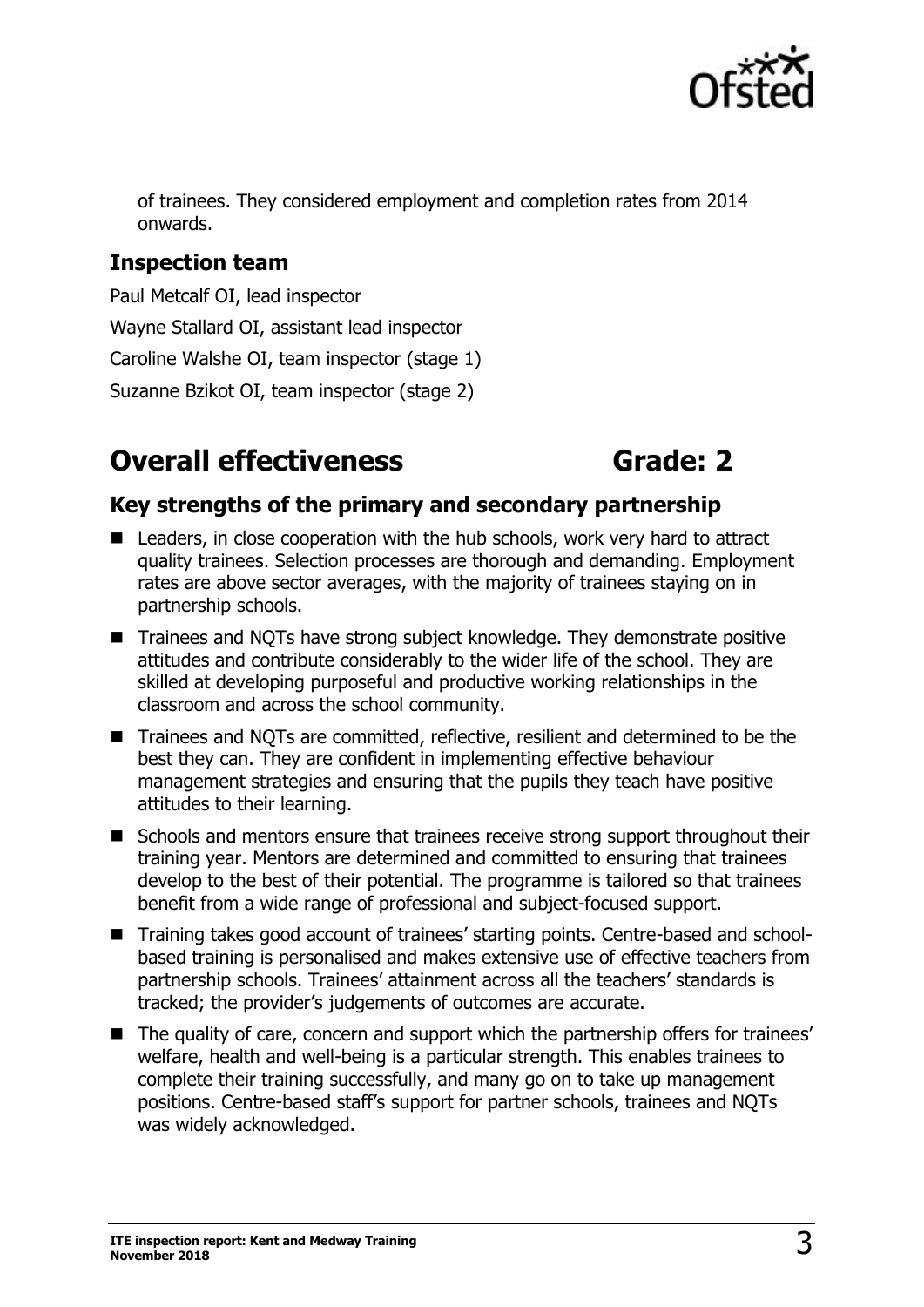

### **What does the primary and secondary partnership need to do to improve further?**

### **The partnership should:**

- **E** ensure that there is greater consistency in setting precise targets to improve trainees' teaching during training and on transition to their first posts
- $\blacksquare$  improve monitoring and quality assurance practices to pick up and remedy any relative weaknesses in provision quickly
- ensure that available data is analysed critically to better inform development planning and support self-evaluation
- $\blacksquare$  review the length and timing of the second placement so that it better complements and enhances trainees' first placements.

### **Inspection judgements**

- 1. The overall effectiveness of the partnership is good. Leaders in partnership schools and NQTs themselves are positive about the quality of training provided. Course leaders are committed and dedicated to maintaining high standards of training, support and outcomes for trainees. The course director capably manages an effective team who work very well together.
- 2. The quality of outcomes is good. Leaders, managers, tutors and mentors have worked purposefully and persistently to develop, establish and advance the partnership's core principles of quality teacher training. Primary and secondary trainees awarded QTS at the end of their training exceed the minimum level of practice expected of teachers at that point in their career. They demonstrate consistently high standards of personal and professional conduct.
- 3. Completion rates are in line with sector and regional averages, but there are some minor variations by phase, subject and gender. Completion rates in the primary phase are higher than in the secondary phase. They are above the national average in English, chemistry and geography, but below in biology, history and modern foreign languages.
- 4. In other subjects, small numbers of trainees do not make comparisons possible. Leaders are meticulous in evaluating the reasons why trainees have left the course but have not sufficiently analysed data well enough to appreciate that the large majority of trainees who withdrew in 2017/18 were young and male.
- 5. Trainees and NQTs are valued and appreciated by their placement and employing schools. Employment rates are above average overall, with most trainees being employed in partnership schools. Employment rates are above the national average in English, biology, geography and physical education, but below in chemistry and modern foreign languages. Many mentors and middle managers in schools are former trainees from the partnership. Former trainees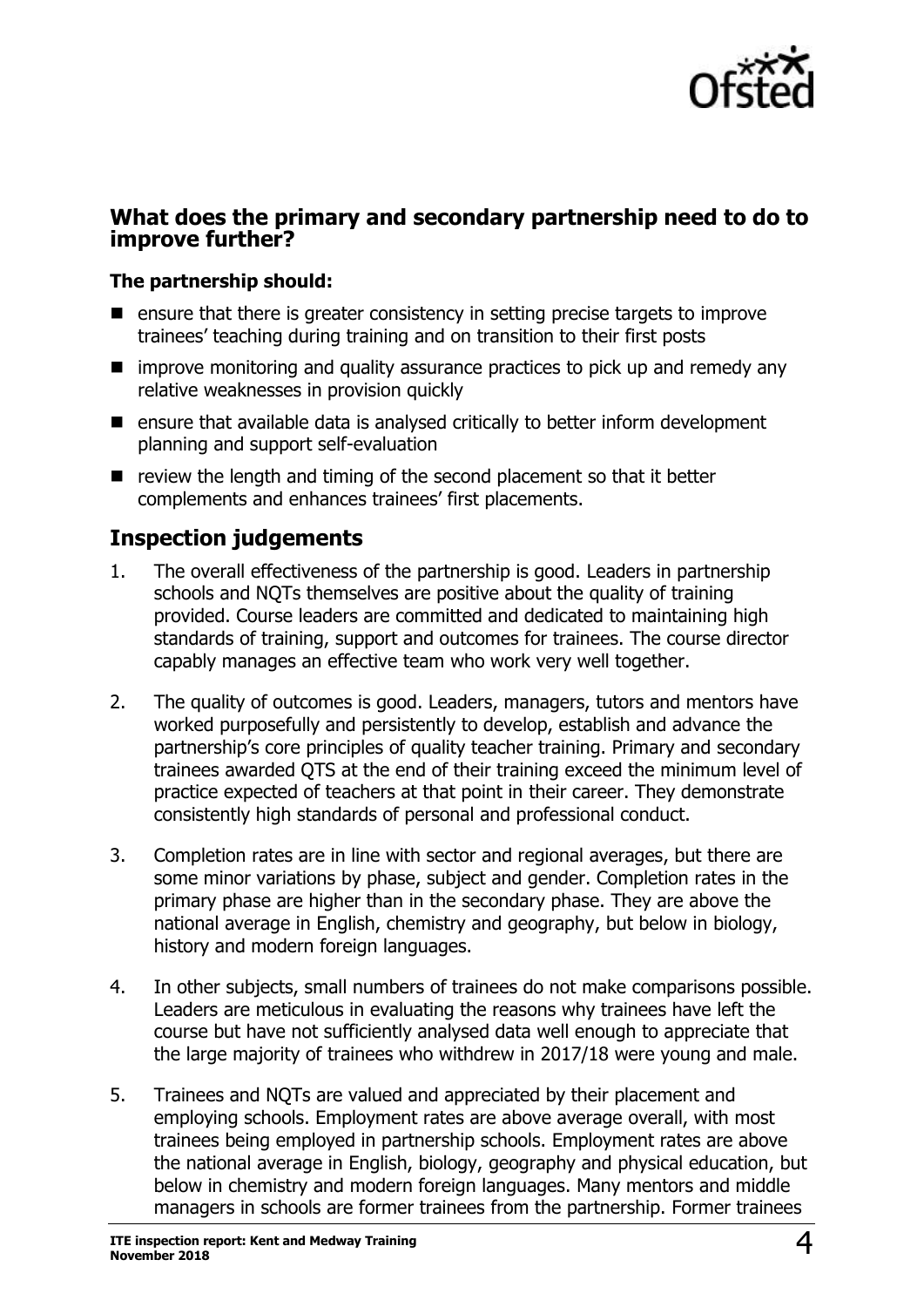

spoke highly of the partnership and the support given in their teaching and their careers.

- 6. Trainees and NQTs have strong subject knowledge and make good use of resources in their classrooms. For example, in a Year 8 science lesson on the digestive system, the NQT made good use of his knowledge of the subject to show how food was processed through the body. Resources such as a plastic bag for the stomach and a stocking for the gut were used very well to illustrate the organs of digestion and the breakdown of food. As a result, pupils appreciated how digestion worked as well as learning the associated subjectspecific vocabulary.
- 7. In lessons observed, trainees and NQTs enjoyed positive and productive relationships with their pupils. In the primary phase this was evident in the manner in which trainees and NQTs developed a supportive learning environment where pupils felt happy to take risks. In the secondary phase particularly, trainees and NQTs willingly and enthusiastically contributed to the wider life of their schools through organising visits and extra-curricular activities. These opportunities allowed them to establish positive relationships with pupils outside and inside the classroom.
- 8. Trainees' and NQTs' appreciation of how to manage classrooms is particularly strong. Responses to the trainee online questionnaire confirm that trainees feel they know how to promote good behaviour and implement a range of behaviour management strategies. Behaviour management, seen across a range of schools, was a strength of trainees and NQTs. Trainees and NQTs value the training offered across their placement schools to develop a wide range of behaviour management strategies.
- 9. The partnership is working to further strengthen trainees' understanding of the use of available assessment information to support the learning of all groups. This includes pupils with special educational needs and/or disabilities, those who speak English as an additional language and those of high ability. Feedback from trainees has been used well to identify these areas, and the programme for 2018/19 gives an even greater focus to these aspects.
- 10. Good-quality training develops trainees and NQTs into reflective and confident teachers who are committed to their own professional development. Highquality personal and academic support enables trainees to develop the resilience necessary to meet the demands of teaching. Their willingness to seek and act on advice enables them to continue to develop their practice.
- 11. The partnership offers a coherent programme of training that considers trainees' starting points and develops their strong subject knowledge. Centrebased and school-based training align well to ensure that trainees quickly develop an extensive range of teaching skills. Centre-based training is of a very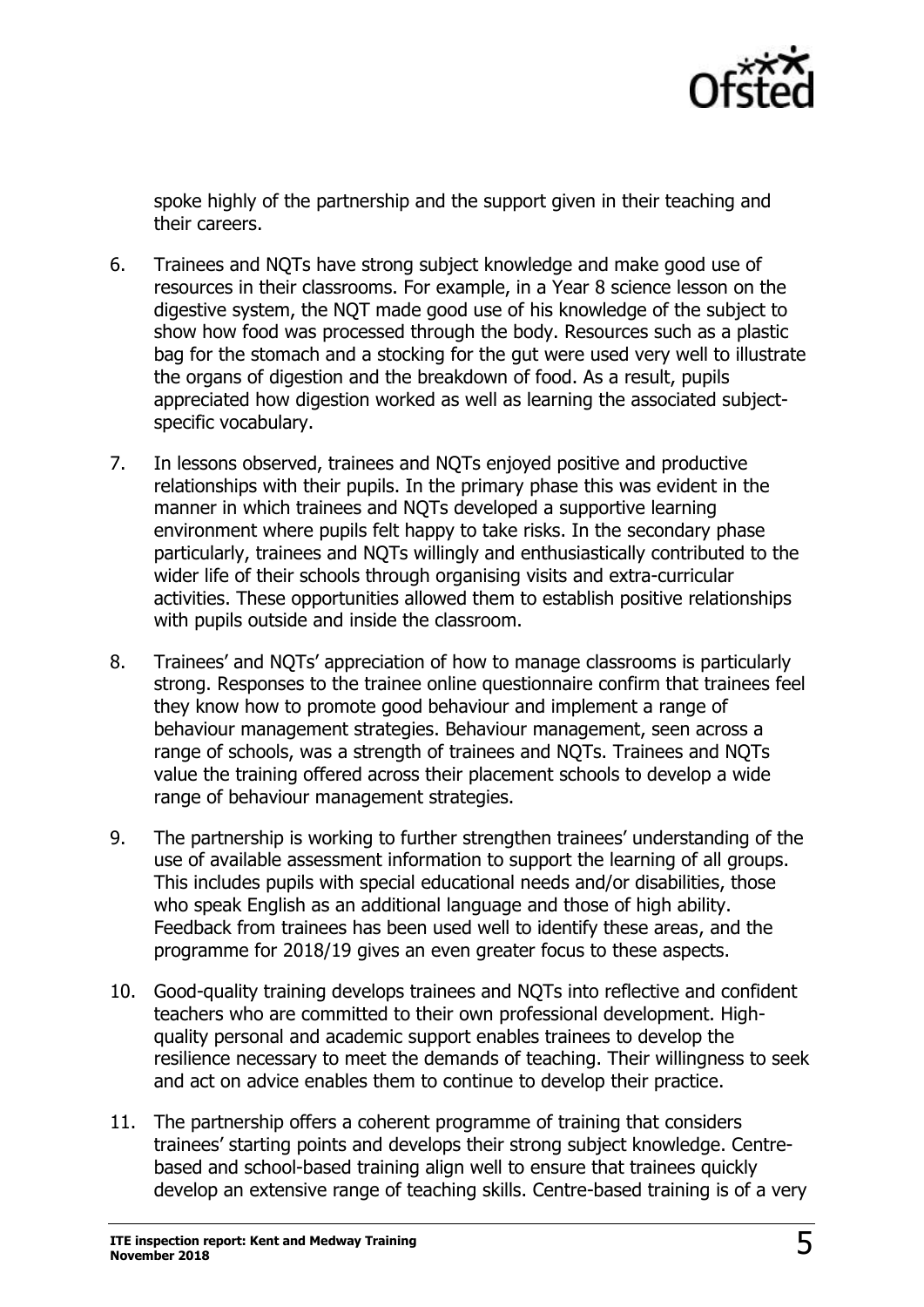

high quality and makes extensive use of teachers from partnership schools. These arrangements strengthen the relationship between the provider and the schools as well as offering useful professional development for the teachers who are involved.

- 12. In the primary phase, all trainees have a strong understanding of early mathematics due to the high-quality training. The provider has strengthened the arrangements to ensure that all primary trainees have sufficient experience teaching in key stage 1 and key stage 2. Similarly, all primary trainees now have multiple opportunities to teach systematic synthetic phonics and physical education. The primary programme is well designed to ensure that all trainees are well supported to teach the breadth of the primary curriculum.
- 13. In an area of selective education, leaders take great care to organise contrasting placements, which ensures that trainees gain experience of working with pupils from a wide range of backgrounds. However, trainees raised concerns about the length of this placement, which for salaried trainees is only three weeks long. Although data does not highlight any significant differences in outcomes between salaried and non-salaried routes, trainees are adamant that the longer time allows them to better develop their skills in a contrasting placement and improve their confidence overall.
- 14. Well-focused training sessions enable all trainees to be confident and competent, especially in planning engaging lessons and supporting behaviour management. Mentors are ambitious for their trainees. They evaluate trainees' performance accurately, although written targets sometimes lack precision and clarity in identifying next steps. All mentors have attended training and say this has been very useful in supporting their own professional training and development. A certificated mentor training programme has just been introduced and has received high take-up from mentors across the partnership.
- 15. Leadership and management are good. The provider, in close cooperation with the hub schools, works very hard to attract quality trainees. The selection process is thorough but, trainees say, fair. Interview tasks are well designed to identify suitable trainees and carefully match them to the requirements of the partnership school. The effectiveness of the selection process is reflected in the high completion and employment rates.
- 16. Leaders effectively and regularly track trainees' attainment across all of the teachers' standards. They identify when there is any underachievement and offer remedial support accordingly. However, shortfalls in provision are not always picked up quickly enough. Trainees' health, welfare and well-being are supported particularly well by the partnership. National priorities, including managing workloads and developing resilience, are taken into account throughout the course.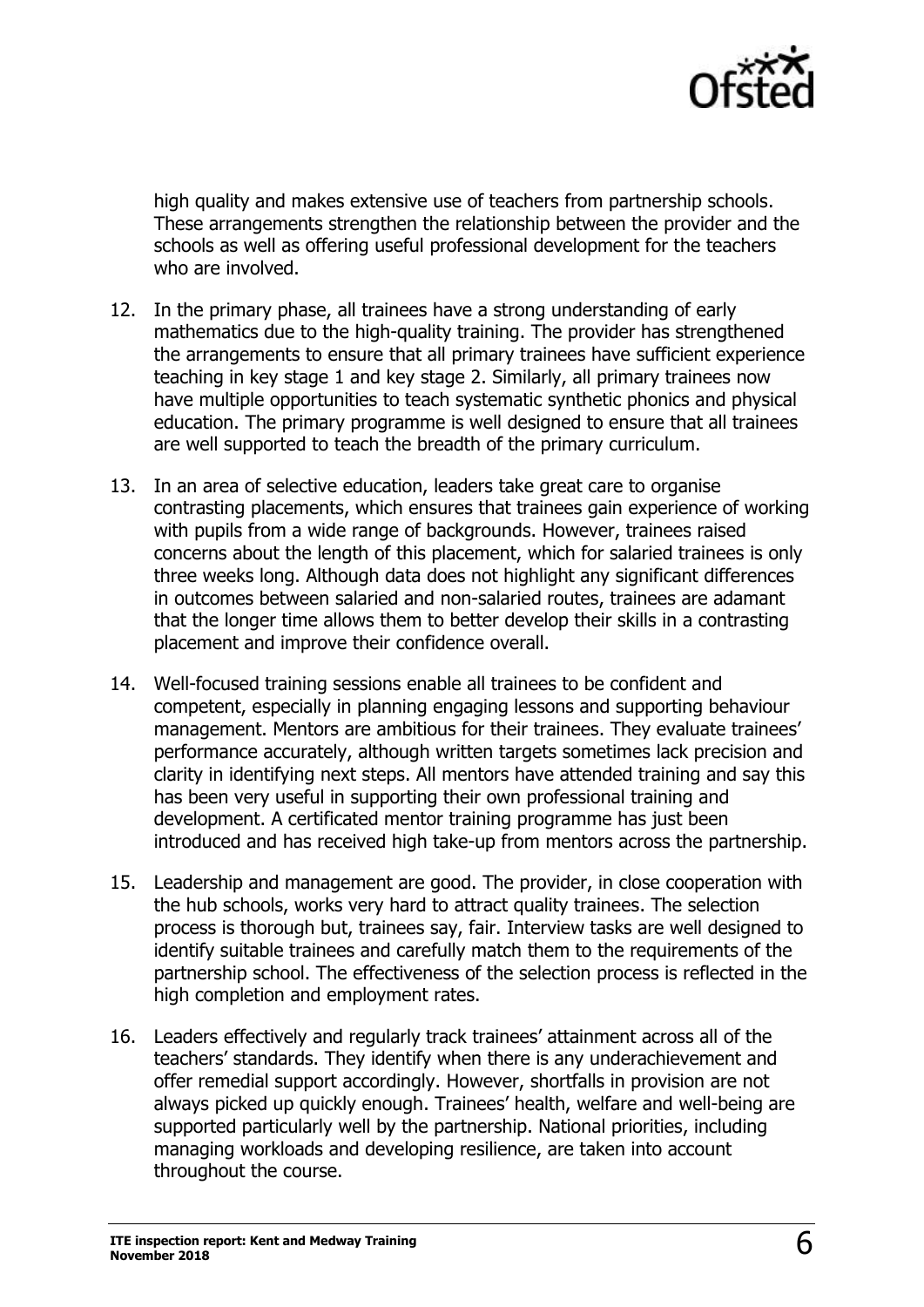

- 17. Emerging areas for improvement from stage 1 were quickly and robustly addressed. For example, the reformatting of subject knowledge audits has had a positive impact by raising the profile of subject knowledge development for trainees and mentors. Additional training in phonics is being provided, along with a reflection activity that requires trainees to explore phonics in their setting and critically reflect on their teaching of it.
- 18. The partnership's improvement plan addresses the areas of improvement well. The partnership demonstrates good capacity to make further improvement. School leaders demonstrate determination to take any actions required to secure further improvements. Since the last inspection, the provider has maintained completion and employment rates, although target-setting is still variable across the partnership.
- 19. The transition document is welcomed by schools receiving NQTs, especially where the NQT is new to the school. In a small number of cases, transition documents lack clarity in terms of targets for the NQT year. For example, general targets such as 'PE subject knowledge and teaching strategies' were not found to be particularly helpful. Non-partner schools, in particular, found the documents helpful in deciding priorities for the induction year but would still welcome more information about trainees' strengths and areas for further improvement.
- 20. Headteachers, mentors and trainees appreciate the approachability of the partnership team. Many commented on the very good communication and the additional support offered for trainees and NQTs. Schools, including nonpartner schools, trainees and NQTs, all reported a very high degree of satisfaction with the SCITT. Schools were happy with the high calibre of their NQTs. Trainees and NQTs spoke highly of the provision. One NQT commented, 'They know you really well and make you feel important'.
- 21. The SCITT is fully compliant with the criteria for initial teacher training (ITT). The partnership meets all statutory requirements in relation to safeguarding, the promotion of equality and diversity, and the elimination of discrimination. All trainees and NQTs consistently demonstrate high standards of personal and professional conduct in all areas of school life. Trainees and NQTs spoken to also confirmed that they have been well trained in the 'Prevent' duty, cyber bullying, female genital mutilation, child sexual exploitation and the dangers of extremism. They demonstrate a good understanding of how to promote British values and are well aware of the risks of radicalisation.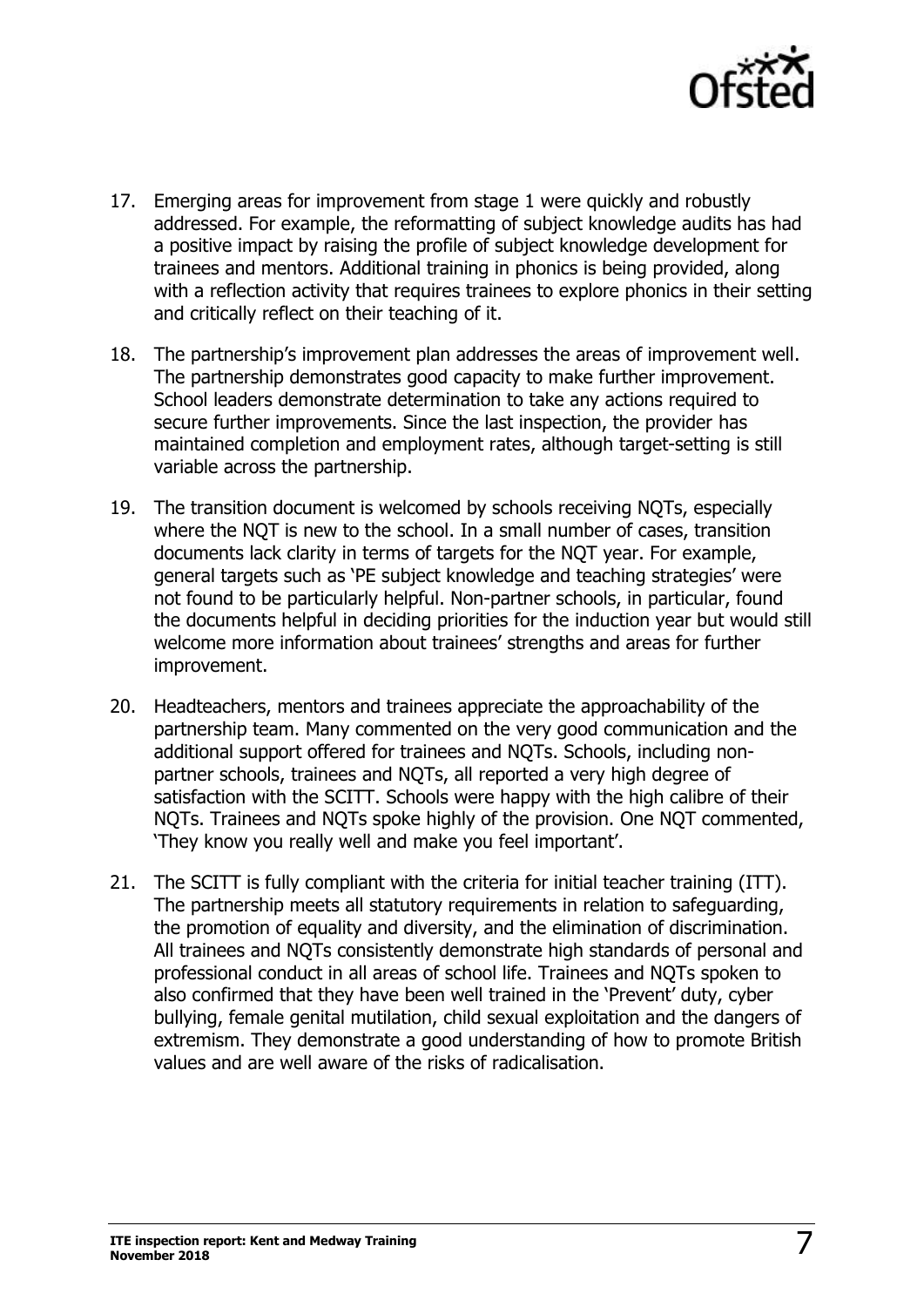

## **Annex: Partnership schools**

The following schools were visited to observe trainees' and NQTs' teaching: Dartford Grammar School, Dartford Dartford Science & Technology College, Dartford Fleetdown Primary School, Dartford Howard School, Rainham Hundred of Hoo Academy, Rochester Leigh Academy, Dartford Manor Community Primary School, Swanscombe Maplesden Noakes School, Maidstone Mascalls Academy, Tonbridge Palace Wood Primary School, Maidstone Robert Napier School, Gillingham Rochester Grammar School, Rochester St Botolph's Church of England Primary School, Gravesend Strood Academy, Strood Thomas Aveling School, Rochester Wentworth Primary School, Dartford Wilmington Academy, Dartford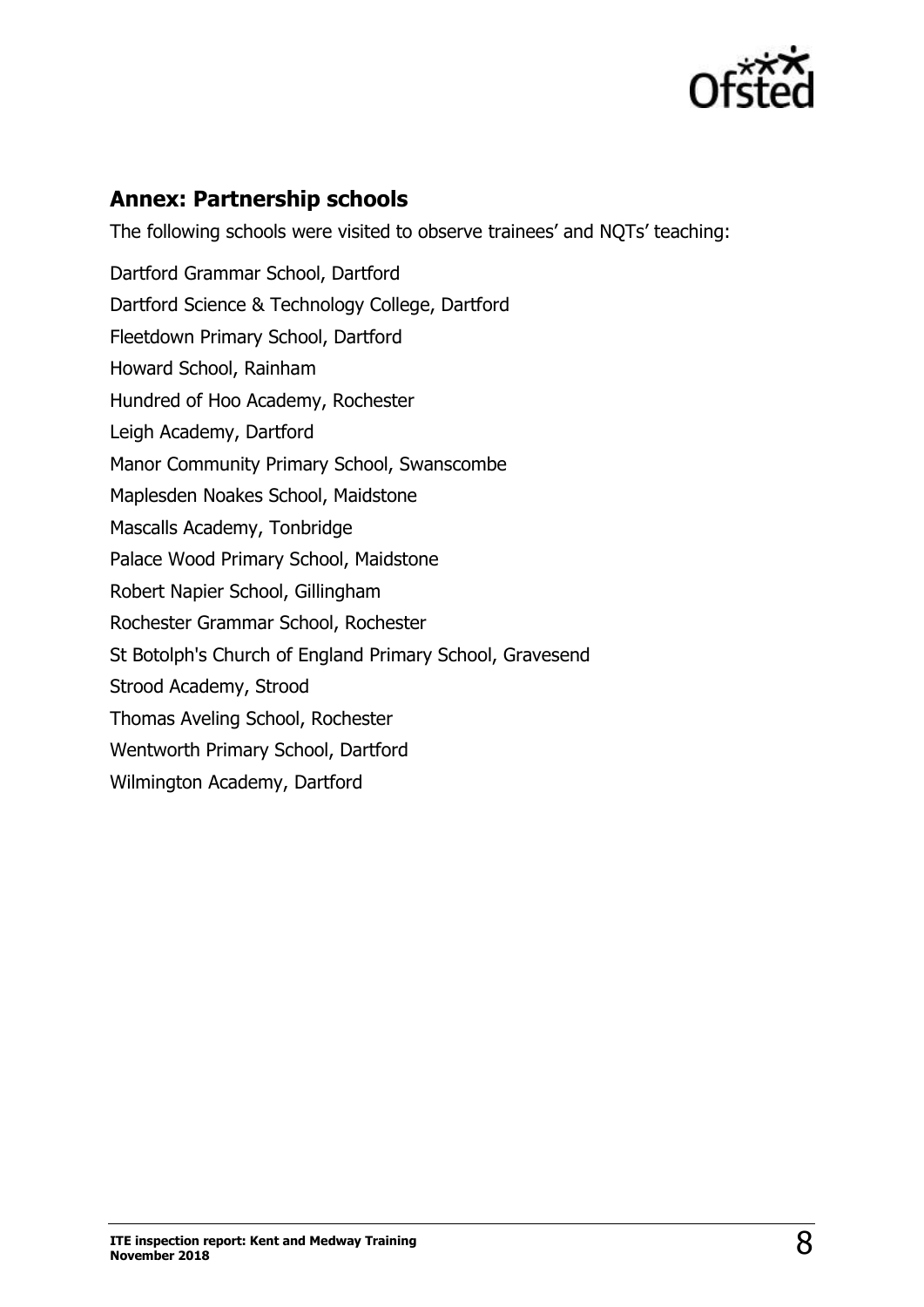

## **ITE partnership details**

| Unique reference number     | 70055                                           |
|-----------------------------|-------------------------------------------------|
| Inspection number           | 10040486                                        |
|                             |                                                 |
| Inspection dates<br>Stage 1 | 21 May 2018                                     |
| Stage 2                     | 19 November 2018                                |
| Lead inspector              | Paul Metcalf OI                                 |
| Type of ITE partnership     | <b>SCITT</b>                                    |
| Phases provided             | Primary and secondary                           |
| Date of previous inspection | April 2012                                      |
| Previous inspection report  | https://reports.ofsted.gov.uk/provider/41/70055 |
| Provider address            | c/o Leigh Academy                               |
|                             | Green Street Green Road                         |
|                             | Dartford                                        |
|                             | Kent                                            |
|                             | DA1 1QE                                         |
|                             |                                                 |